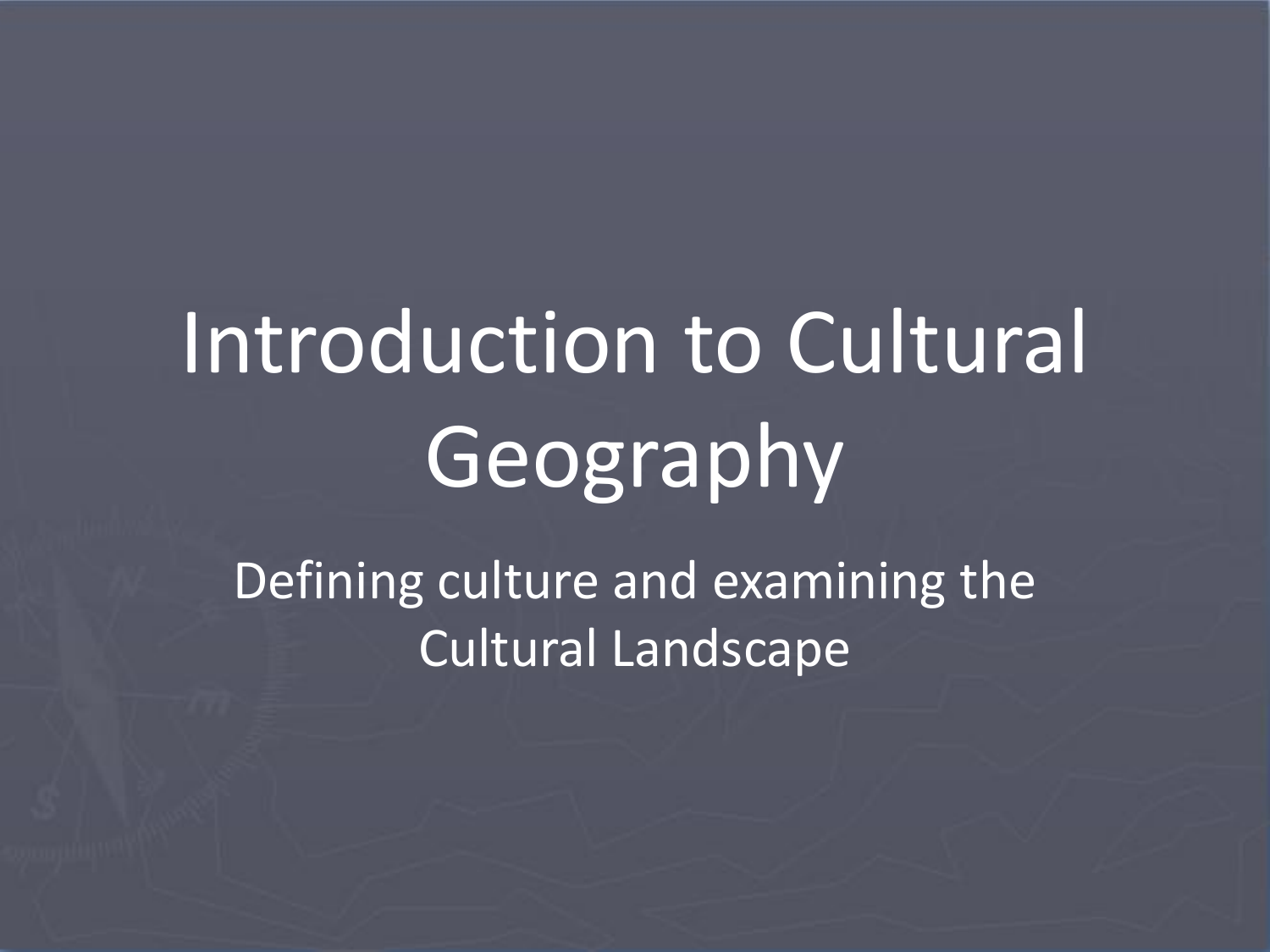### Culture Defined

- A way of life underpinned by particular values and traditions
	- The expression of those values and traditions through writing, music, visual and performing arts, or through rituals, festivals and the like.
	- The intellectual, spiritual, and aesthetic development that distinguish humans from animals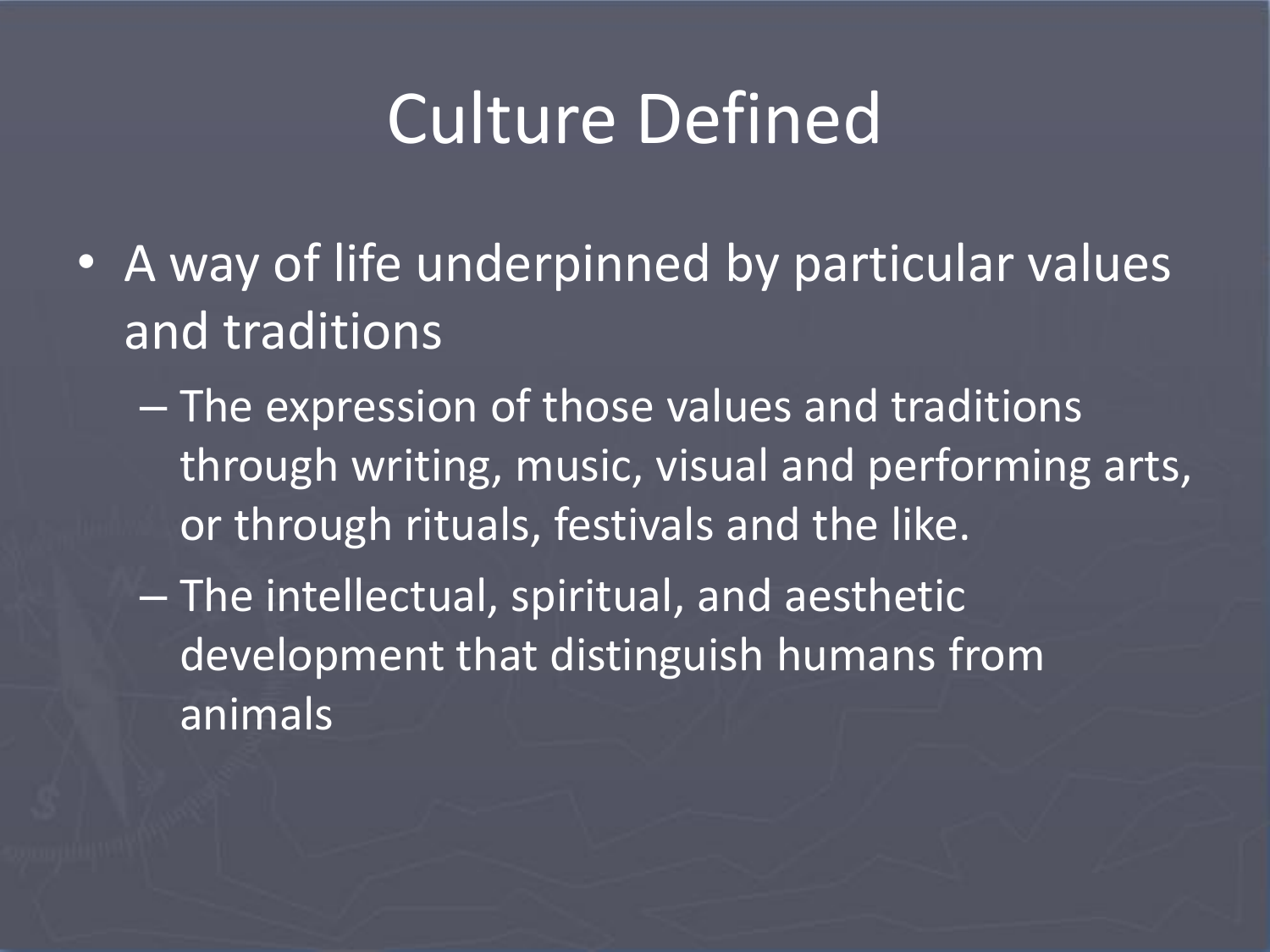### Culture Criticism

• "There is no culture in the world, only differing arrays of power that organize society in this way and not that"

– Don Mitchell, Syracuse University 2000

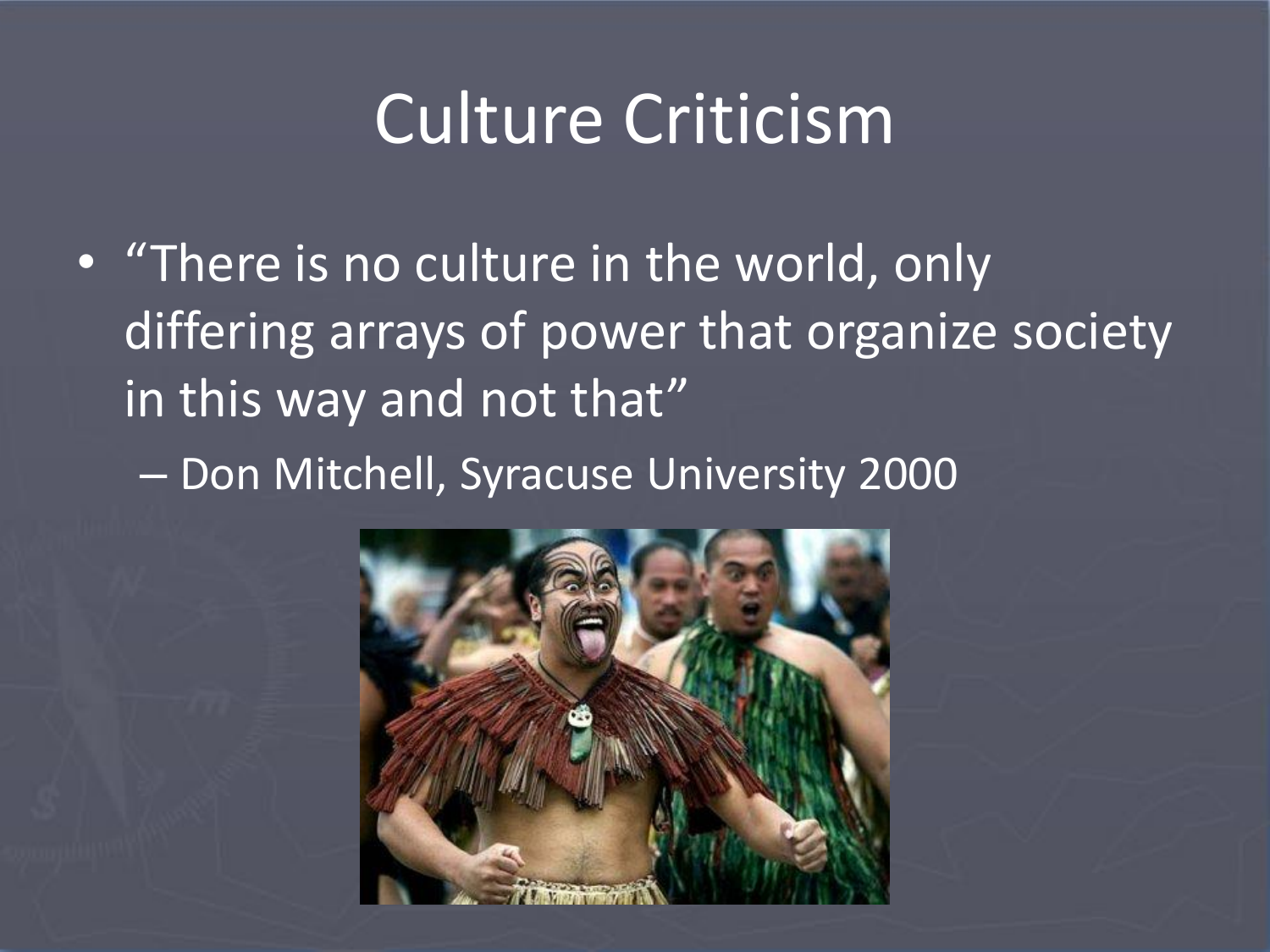### Culture as related to Geography

- Examines culture of particular groups
	- Cultural Politics
	- How culture is practiced
	- How culture is captured materially and symbolically
		- Artifacts
		- Landscapes

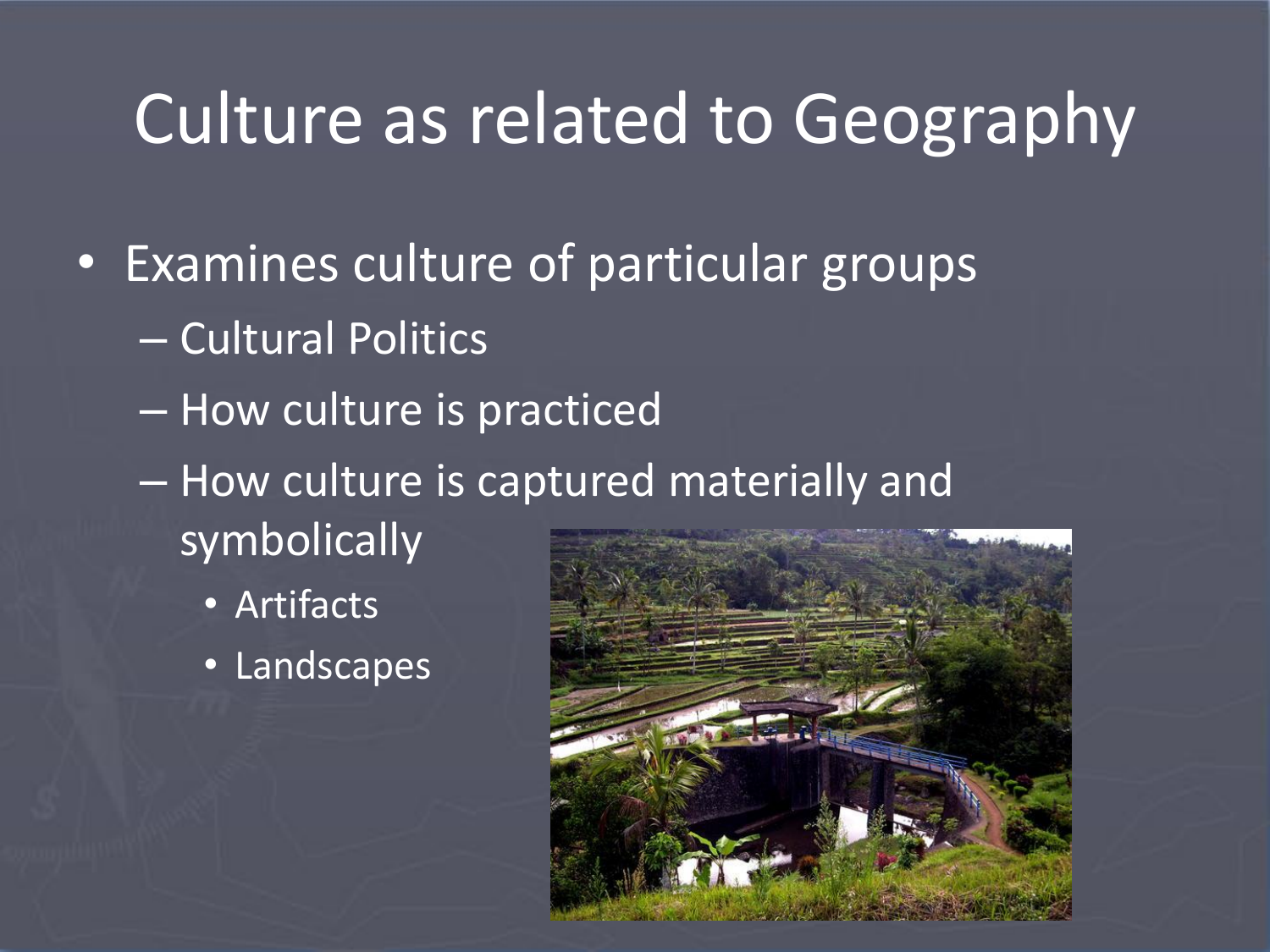## Main Factors of Culture

- Education
- Government
- Agriculture
- Economy
- Sport
- Grooming
- Values
- Work ethic
- Etiquette
- Courtship
- Recreation
- Gestures
- Religion
- Language
- Architecture
- Cuisine
- Technology
- Music
- Dance
- Sports
- Medicine
- Dress
- Gender roles
- Law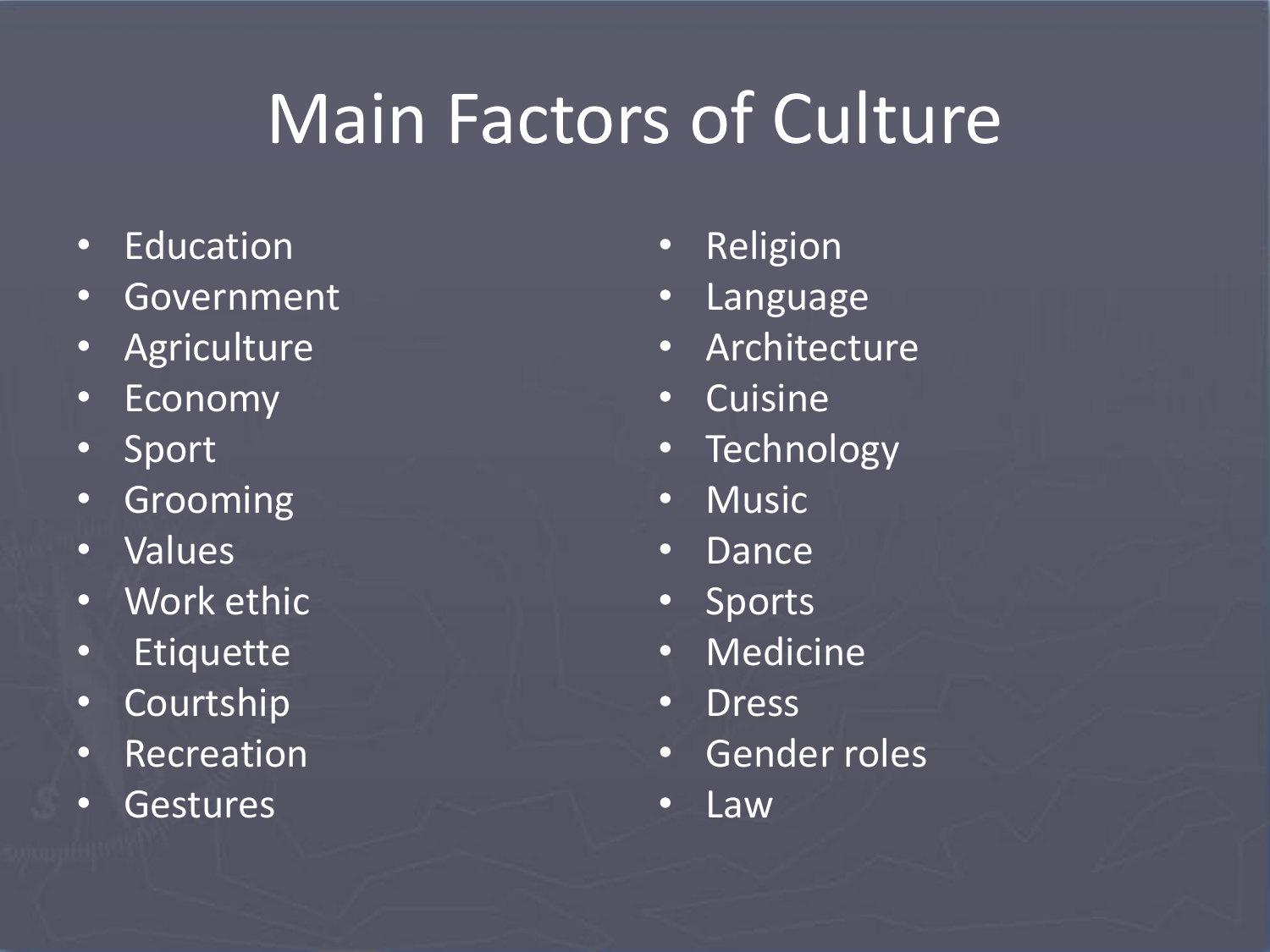### The Cultural Landscape

- The visible, material landscape that cultural groups create as they inhabit the earth.
	- Mankind's mark on the landscape left behind through the process of construction, agriculture, landscaping and conservation

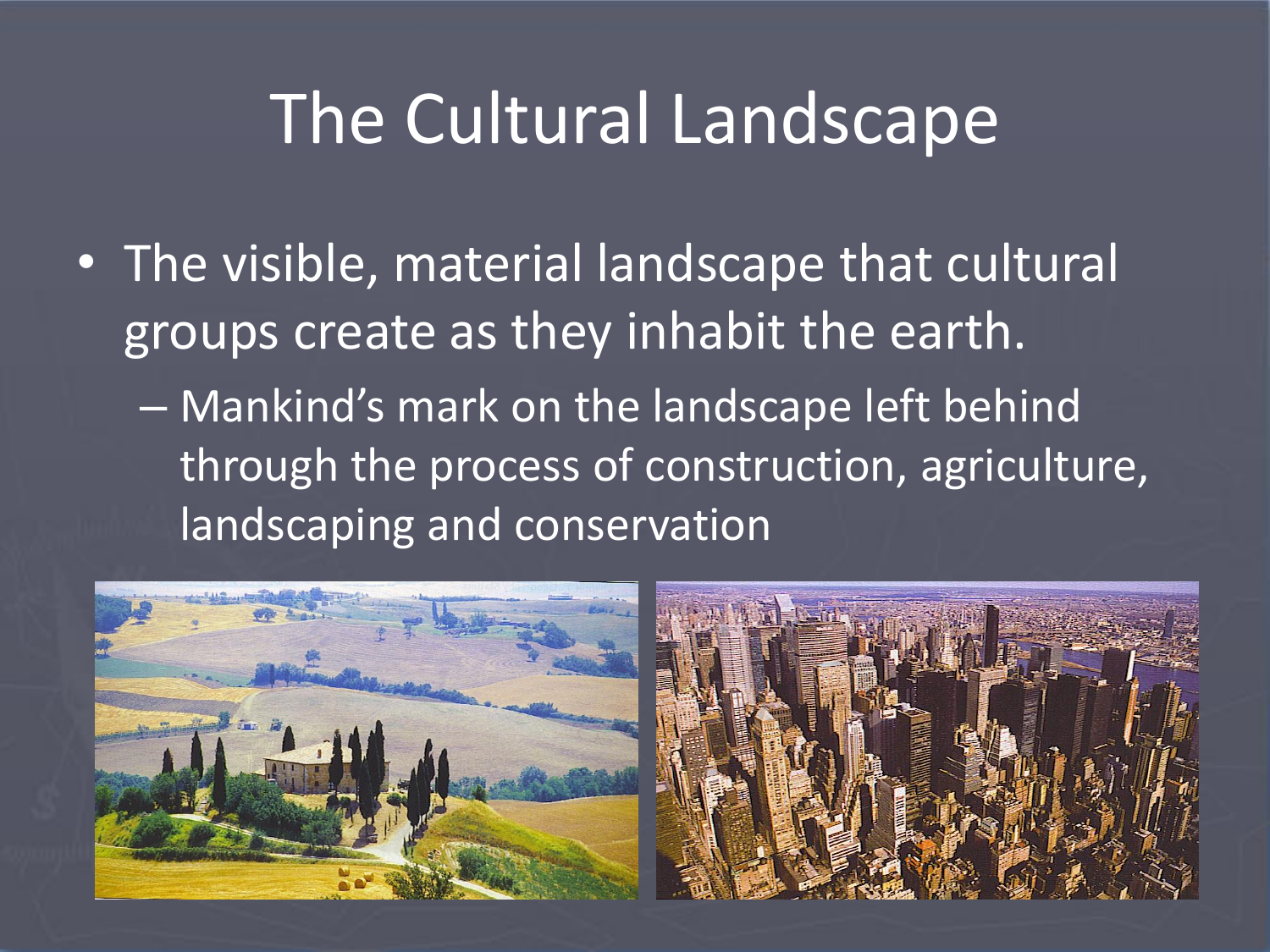### Importance of the Cultural Landscape

- Cultural landscapes are the accumulation of artifacts that help present information about the people(s) that have live there
	- Evidence about the spread and development of **cultures**
	- Alterations to the landscapes that reflect their identity

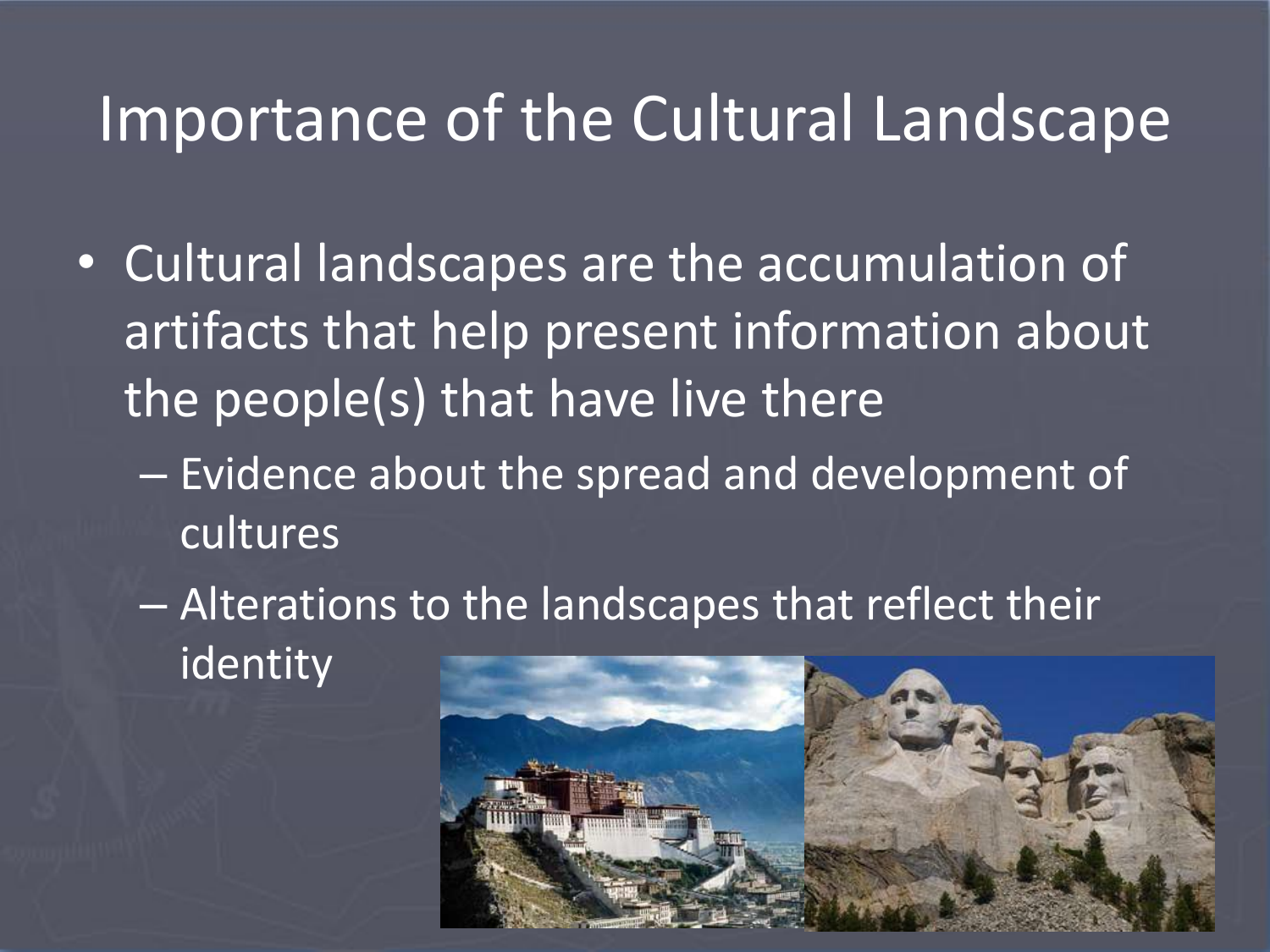## Material vs. Non-Material Culture

#### **Material Culture**

- clothing
- buildings
- farming patterns
- technology



### **Non-Material Culture**

- **Language**
- Religion
- Political organization
- Customs or traditions